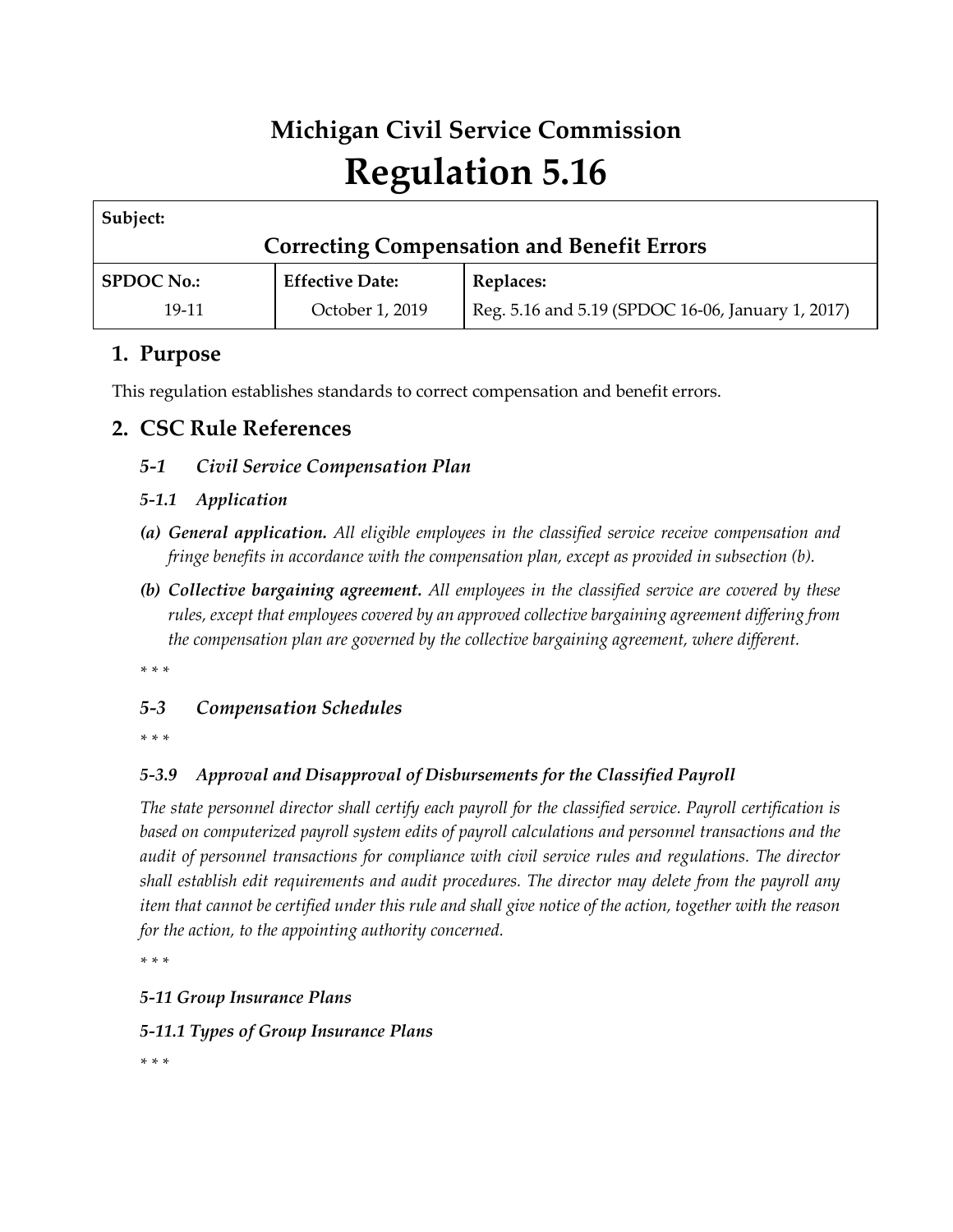*(e) Administration. The state personnel director is responsible for implementing and administering the group insurance plans approved by the civil service commission.*

*\* \* \**

## **3. Definitions**

- **A. CSC Rule Definitions.**
	- *1. Compensation plan means the civil service rules and regulations (including pay schedules) for administration of pay in the classified service.*
	- *2. Group insurance benefits means eligibility, enrollments, premiums, coverages, exclusions, costs, reimbursements, payments, copayments, deductibles, coordination of benefits, or other benefits authorized under the group insurance plans.*

#### **B. Definitions in This Regulation.**

- 1. **Benefits** means (1) group insurance benefits and (2) eligibility, enrollments, coverages, exclusions, costs, reimbursements, payments, deductibles, or other benefits authorized under a qualified pretax plan.
- 2. **Group insurance plans** means all the following:
	- a. The group insurance plans authorized in the compensation plan for employee health, dental, vision, disability, and life.
	- b. COBRA and other insurance continuation programs authorized by law or the compensation plan.
- 3. **Excess benefit costs** means benefit costs incurred by the state on behalf of an employee or dependent that are not authorized under any group insurance plan or qualified pretax plan.
- 4. **Excess costs** means (a) excess benefit costs or (b) an overpayment.
- 5. **Improper reimbursement** means a reimbursement under a qualified pretax plan that is not authorized under applicable law or properly documented by the employee.
- 6. **Overpayment** means a payment to an employee that is not authorized by the compensation plan.
- 7. **Qualified pretax plan** means health-care and dependent-care flexible spending accounts and qualified transportation fringe benefits reimbursement plans authorized by law and the commission.

## **4. Standards**

**A. Requirements.**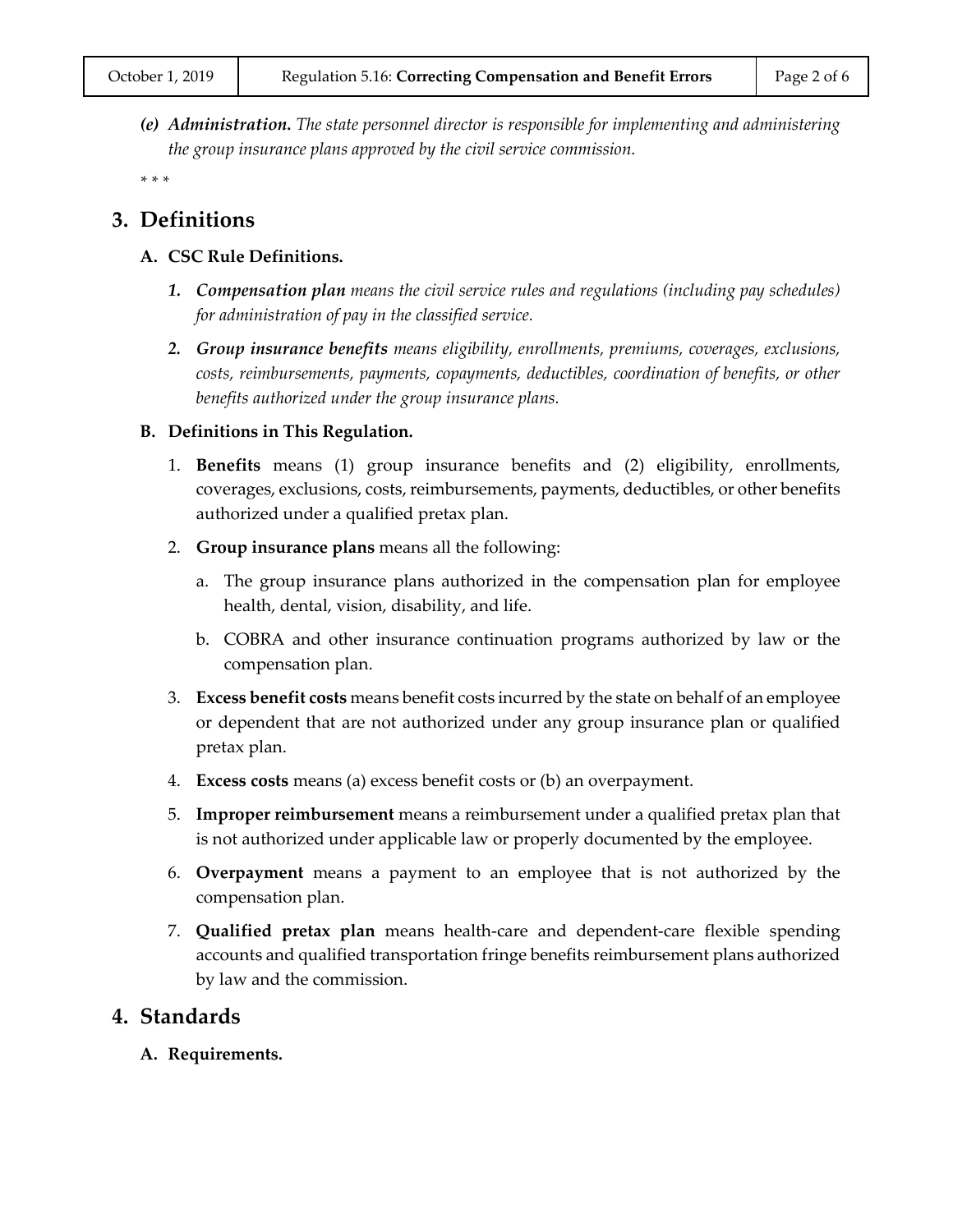- 1. **Authorized.** All employee compensation and benefits must be authorized by and administered in accordance with the compensation plan and any applicable collective bargaining agreement, state contract with a third-party administrator, and applicable law.
- 2. **Eligibility for Insurance Benefits.** An employee may be required to document or verify the eligibility of the employee or a dependent for group insurance benefits before or anytime after enrollment. Civil Service shall deny or cancel a benefit if the employee cannot document and verify eligibility to its satisfaction. Civil Service must give the employee at least 14 days' written notice before cancelling the benefit.
- 3. **Audit and correction.** All compensation is subject to audit and correction by the appointing authority and Civil Service. All benefits are subject to audit and correction by Civil Service.
- 4. **Report errors.**
	- a. Employees shall report all errors in the administration of the compensation plan to the employee's appointing authority or Civil Service.
	- b. Appointing authorities and employees shall report all benefit errors to the Employee Benefits Division.
- 5. **Correction required.** Any compensation and benefit errors, including overpayment and underpayment, must be corrected as provided in this regulation.
- 6. **Withholding.** All payments to employees to correct errors are subject to withholding as required by law.
- 7. **Prospective recovery and repayments.** Except where retroactive recovery or payment is expressly authorized, compensation and benefit errors are only corrected prospectively, beginning the first day of the pay period when the appointing authority or Civil Service learned of the error.
- 8. **Document retention.** The appointing authority shall retain records of any overpayment, underpayment, and collection efforts for three years.
- **B. Excess Costs.**
	- 1. **Recovery required.**
		- a. If an employee is overpaid, the appointing authority or Civil Service shall recover the overpayment from the employee as provided in this regulation.
		- b. If the state incurs excess benefit costs, Civil Service shall recover the excess costs from the employee as provided in this regulation.
	- 2. **No fraud.** If the state incurs excess costs for reasons other than fraud or misrepresentation by the employee, the employee must repay the amount of the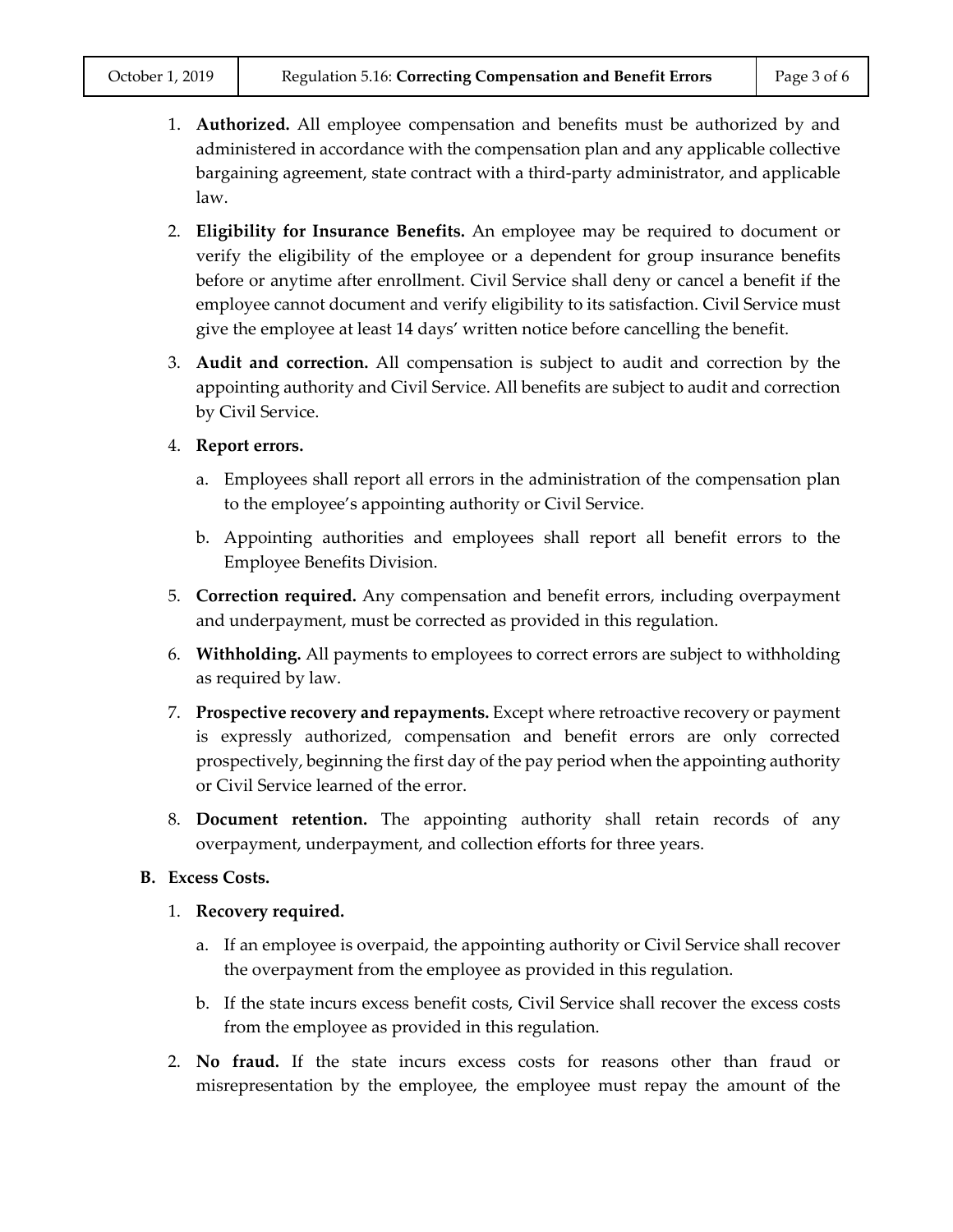excess costs incurred or paid by the state during the 26 biweekly pay periods before the pay period when the appointing authority or Civil Service learned of the excess costs.

- 3. **Fraud.** If the state incurs excess costs as the result of fraud or misrepresentation by the employee, the employee must repay the entire amount of the excess costs. In addition, the employee may be disciplined and the matter may be referred to the attorney general, state police, or local law enforcement for criminal investigation and civil action.
- 4. **Repayment.** An employee must repay any excess costs in one of the following ways:
	- a. **Voluntary agreement.** An employee obligated to make repayments may agree in writing to a repayment schedule. A voluntary agreement to repay excess benefit costs is only effective if accepted by Civil Service. A voluntary agreement to repay an overpayment is only effective if accepted by the appointing authority. Repayment is by voluntary deduction from the employee's biweekly wages. All repayment must be made within one year after the date of the agreement.
	- b. **Involuntary payroll deduction.** If an employee obligated to repay excess costs does not agree to an accepted repayment schedule, the amount is deducted from the employee's biweekly wages without the employee's consent, subject to the following limitations:
		- (1) The employee must be given advance written notice of the deductions.
		- (2) The biweekly deduction cannot exceed 15% of gross wages earned in the pay period.
		- (3) The deduction is made after all deductions expressly permitted or required by law or collective bargaining agreement and before any net amount of the employee's wages is paid or electronically deposited.
		- (4) The deduction cannot reduce the regularly scheduled gross wages otherwise due the employee below the minimum wage required by federal law.
	- c. **Waiver.** If it is not cost effective to recover, Civil Service may waive recovery of excess benefit costs or authorize an appointing authority to waive recovery of an overpayment.
- 5. **Separated employee.** If an employee has left the classified service, the appointing authority or Civil Service may take any steps practicable to recover excess costs.

#### **C. Improper Reimbursements.**

1. **Recovery.** If an employee receives an improper reimbursement from a qualified pretax plan, Civil Service shall recover the amount of the reimbursement from the employee.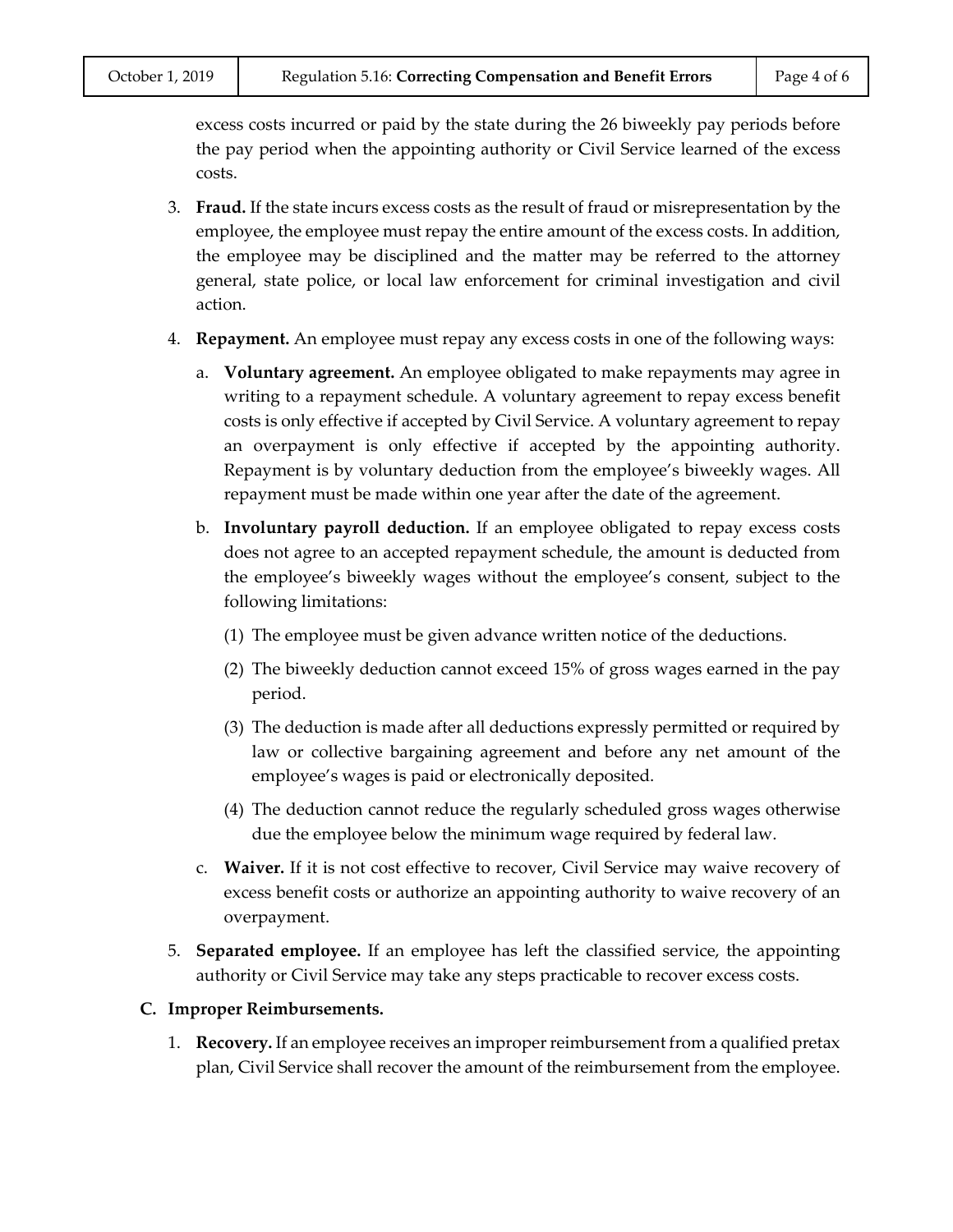#### 2. **Repayment.**

- a. **Voluntary agreement.** An employee obligated to repay an improper reimbursement may agree in writing to a repayment schedule acceptable to Civil Service. Repayment is by voluntary deduction from the employee's biweekly wages or by lump-sum payment. All repayment must be collected within one year after the date of the agreement.
- b. **Involuntary payroll deduction.** If an employee obligated to repay does not agree to an accepted repayment schedule, Civil Service may deduct the amount of the reimbursement from the employee's biweekly wages without the employee's consent, subject to the limitations in § 4.B.4.b.
- 3. **Adjustments.** Civil Service shall make any necessary adjustments in the employee's tax-withholding accounts.
- 4. **Retroactive recovery.** Civil Service may require repayment of any improper reimbursement if discovered up to 26 pay periods after the later of the end of the tax year and the last date to submit requests for reimbursements.

#### **D. Underpayments and Unpaid Benefits**.

#### 1. **Underpayments**

- a. If an employee is underpaid under the compensation plan, the appointing authority must pay the employee the amount underpaid as provided in this regulation.
- b. An employee is entitled to retroactive payment of any underpayment for up to 26 biweekly pay periods before the date the appointing authority or Civil Service learned of the underpayment. Retroactive payment beyond 26 biweekly pay periods is not permitted.
- c. An employee is paid the total authorized amount of an underpayment in a single payment within four pay periods after its discovery. The employee and appointing authority may agree in writing to a different payment schedule.

#### 2. **Unpaid Benefits**

- a. Civil Service shall reimburse an employee for any unpaid benefit if all the following occur:
	- (1) The employee or a dependent is denied an eligible group insurance benefit.
	- (2) The denial was the direct result of an error over a group insurance benefit by an authorized state employee or plan administrator.
	- (3) The employee (a) incurred or paid direct health, dental, or vision care costs that, but for the error, the state would have paid or reimbursed or (b) was not